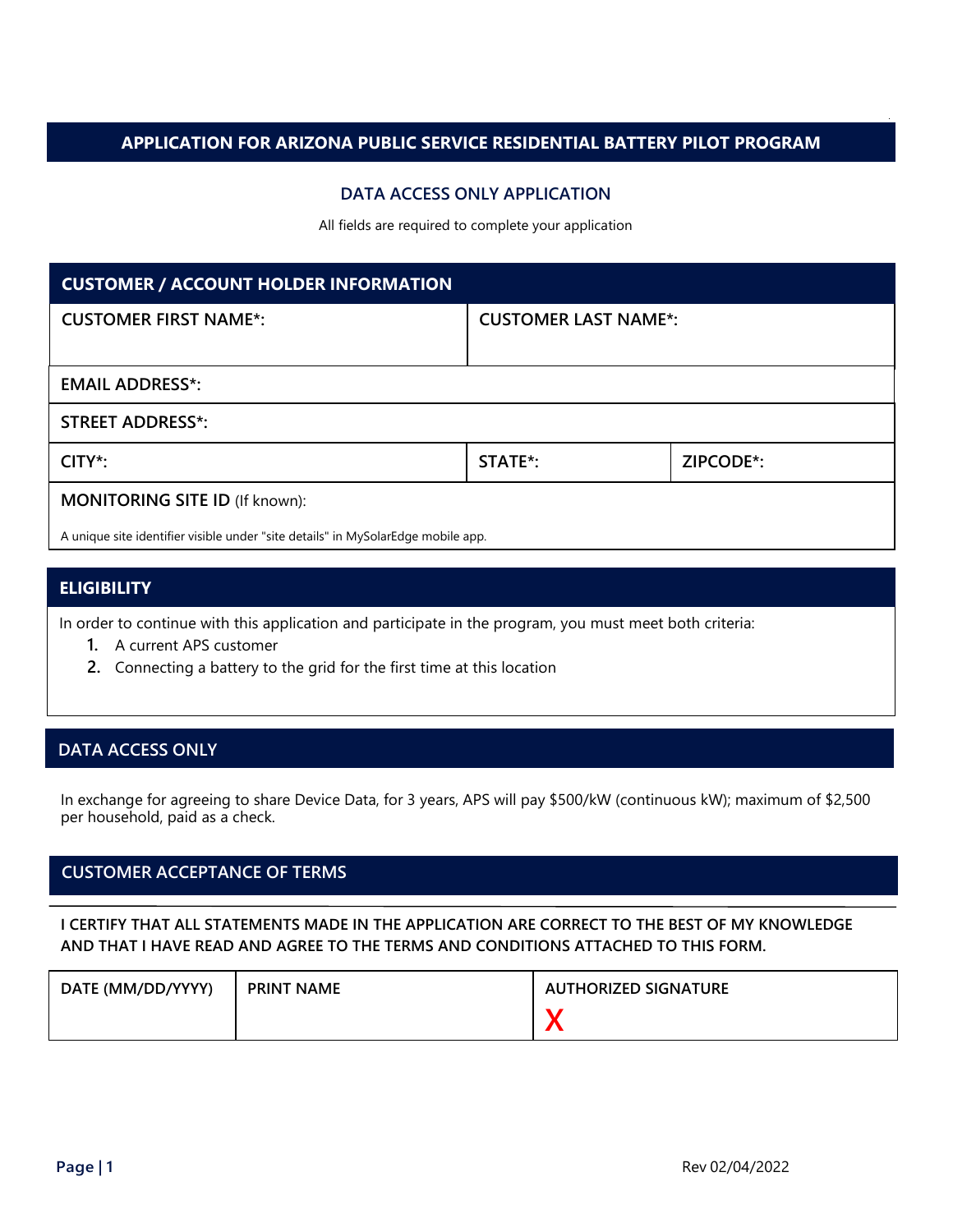# **PROGRAM TERMS AND CONDITIONS**

**Welcome to the Arizona Public Service Residential Battery Pilot ("Pilot").** By participating in the Pilot, Participants (hereinafter referred to as **"Participant"** or "**you**") are eligible to receive the incentive described below, subject to these Terms and Conditions ("**Terms**"). To become a Participant in the Pilot, you must submit an application to, and have it accepted by, Sponsor and the Utility (as each is defined below). You must have a qualifying, installed and operational SolarEdge Energy Storage System to participate in this Pilot.

YOU MUST BE A USER OF THE VENDOR'S SERVICE (AS SUCH TERM IS DEFINED BELOW) TO BECOME A PARTICIPANT. PLEASE READ THESE TERMS CAREFULLY. THIS PILOT IS VOID WHERE PROHIBITED BY LAW.

**Definitions.** In the context of these Terms:

- The Pilot is provided by EnergyHub, Inc., 41 Flatbush Ave, Suite 400A, Brooklyn, NY 11217 ("**Sponsor**").
- **"Vendor"** means SolarEdge Technologies, Inc., 47505 Seabridge Drive, Fremont, California, 94538.
- **"Utility"** means your utility, namely Arizona Public Service Company (APS).
- **"Sponsor Parties"** means Sponsor, Vendor, and Utility, their respective successors and assigns, and each of their respective affiliates, agents, directors, officers, and employees.
- **"Energy Storage System"** means your SolarEdge battery system, which can be monitored during the Pilot by SolarEdge's network operations center.
- **"Participant"** means you, a Utility customer that participates in the Residential Battery Pilot.
- **"Incentive"** means financial incentive provided by the Utility to pilot Participants or an assigned installer or "Vendor".
- **"Pilot Period"** means year-round (12 months). The term of this agreement shall commence upon the date that your Utility grants you approval, also referred to as permission to operate ("PTO") in the Residential Battery Pilot and continue until the third anniversary of such commencement date (the "**Term**").
- **"Service"** means the connection between the owned or leased Energy Storage System and the vendor platform.

**About the Pilot.** Participants agree to allow Sponsor Parties to collect data from the Participant's Energy Storage Systems during the Pilot Period. This data will be used by your Utility to learn about Energy Storage System performance in a variety of conditions and how Energy Storage Systems may create value for customers through improved management of energy and demand at their residence and help reduce stress on the electric grid.

**Pilot Description.** Vendor is managing your Energy Storage System based on instructions from your Utility, and communication to the Vendor occurs through the Sponsor. Participant agrees to allow Sponsor Parties to collect battery system performance data, as set forth in the Application Consent by Participant section below, from the Participant's Energy Storage System(s) during the Pilot Period. This data will be used by your Utility to learn about battery performance in a variety of conditions and how batteries create value for Utility Participants and the grid.

#### **Additional Pilot Details.**

- **Incentive:** Participants will receive an incentive of \$500/kW of installed battery capacity up to a maximum of \$2,500 per home once the battery system becomes enrolled in the Pilot and receives PTO from the Utility.
- The Reward Incentive will be payable directly to the Participant, with the exception that the Participant may assign the Incentive to an approved third-party. In cases in which the Participant assigns the Incentive to the approved third-party, the third-party must demonstrate that they have compensated the Participant for the full amount of the Arizona Corporation Commission approved Incentive amount. This can occur through invoices, or other documents including the Participant T&Cs provided to the Participant, and to the utility that demonstrate compliance with the Pilot requirements.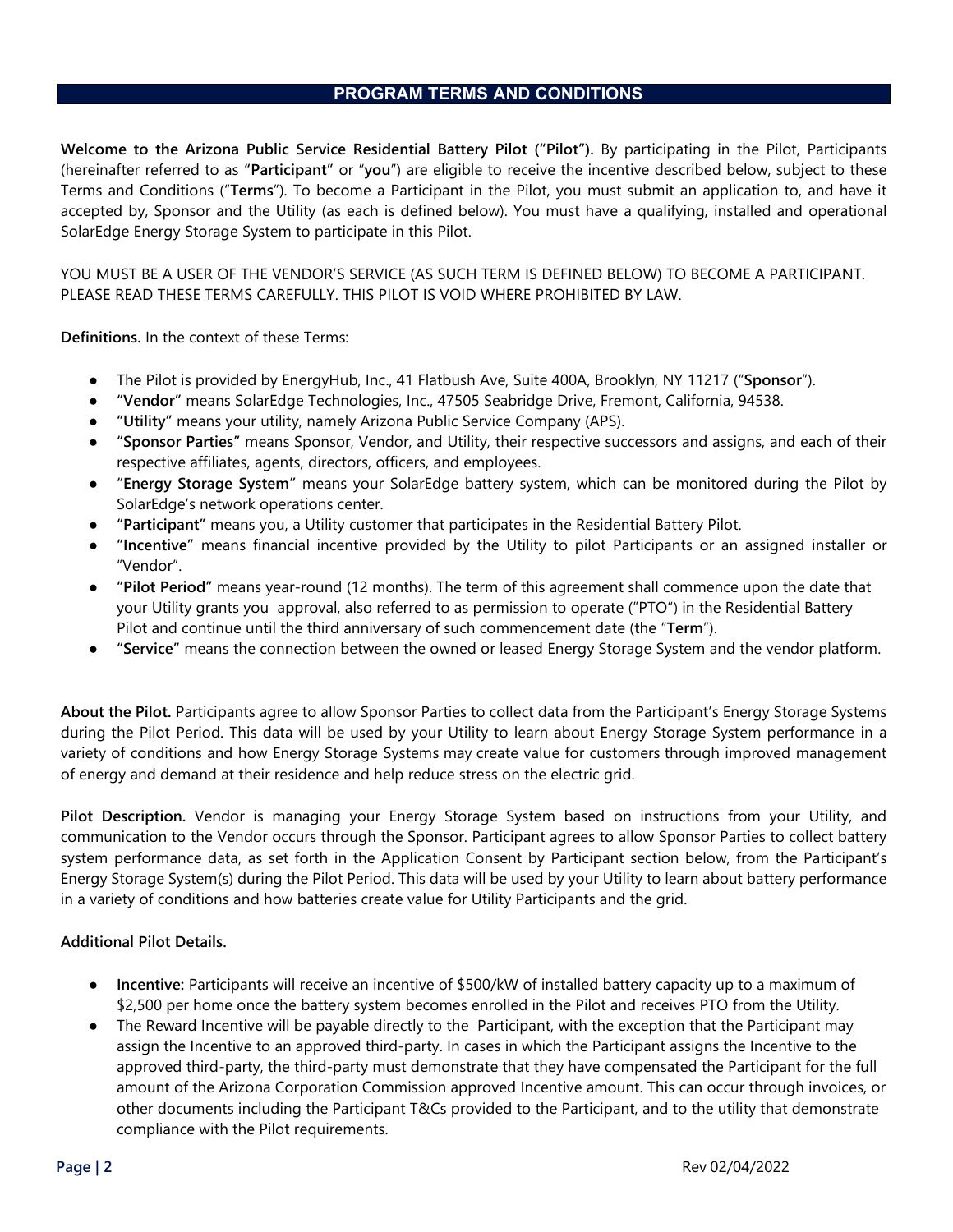- Sponsor contact information: [aps@energyhub.com](mailto:aps@energyhub.com)
- The Pilot Terms are also available at the following Pilot enrollment website: enrollment website: <http://www.chargingrewards.com/apsbattery>
- Participant is responsible for any income taxes that may apply related to amounts received under the Pilot. APS recommends consulting your tax advisor for any specific tax questions or concerns.

**Eligibility and Enrollment.** You may apply to become a Participant and participate in the Pilot if you meet the following eligibility criteria and do the following:

- You must be at least 18 years of age;
- You must own or lease one or more Energy Storage Systems that are compatible with the Pilot design and connected to the SolarEdge platform ("Service") that are listed on the Pilot enrollment website specified above;
- The Energy Storage System must be connecting to the electric grid for the first time with an Interconnection Application submitted to and approved by the Participant's Utility after the Pilot launch date of October 4, 2021;
- Maintain an active account in good standing with the Vendor and a continuous Wi-Fi connection between the enrolled Energy Storage Systems and the Vendor Platform Service;
- Assist Sponsor Parties' support personnel in troubleshooting and resolving connectivity, firmware and other Energy Storage System-related issues; and
- Have an active electric account with your Utility and be on a Time of Use (TOU) or a grandfathered rates and solar rate riders.

**How to Withdraw.** You may withdraw from the Residential Battery Pilot for any reason, at any time. Once you are accepted as a Participant in the Pilot but have not yet received the Pilot incentive, you may withdraw by contacting EnergyHub using the contact information provided above. Withdrawal will not affect the other services provided by SolarEdge to you. By withdrawing, you may render yourself ineligible to receive the Incentive, and participate in this Pilot in the future. If You have questions or concerns about unenrolling from the Residential Battery Pilot, please contact aps@energyhub.net.

**Changes in Your Electricity Costs.** Sponsor Parties are not responsible for any changes in your electricity costs during the Pilot.

**Binding Agreement.** By applying to become a Participant, you agree to comply with and be bound by these Terms. Failure to comply with these Terms will result in Participant disqualification from the Pilot. The decisions of the Sponsor and the Utility regarding Participant eligibility to participate are final and binding in all respects. Sponsor reserves the right in its sole discretion to disqualify any Participant for, among other things: (1) tampering or attempting to tamper with the operation of the Pilot; or willfully disconnecting the Wi-Fi connection to the Energy Storage System (2) violating these Terms or the terms and conditions of use of any of Sponsor Parties' property or service. **Any false information provided within the context of the Pilot by any Participant is a violation of these Terms and may result in the immediate disqualification of a Participant and forfeiture of any incentive.**

**Application Consent by Participant.** By submitting an application to enroll as a Participant, you authorize the Sponsor Parties to do the following, but only to the extent necessary to gather data as it relates to the Pilot or Sponsor's program efficacy and for no other reason:

1) Collect and exchange data related to your identity, your energy usage and/or energy production, your Utility account, your electric bill, and operational data about your Energy Storage Systems (collectively, "**Pilot Data**"), solely for the purposes of determining your eligibility for the Pilot and operating the Pilot;

2) Review and analyze all of your Pilot Data for the purposes of the Sponsor Parties fulfilling their obligations under the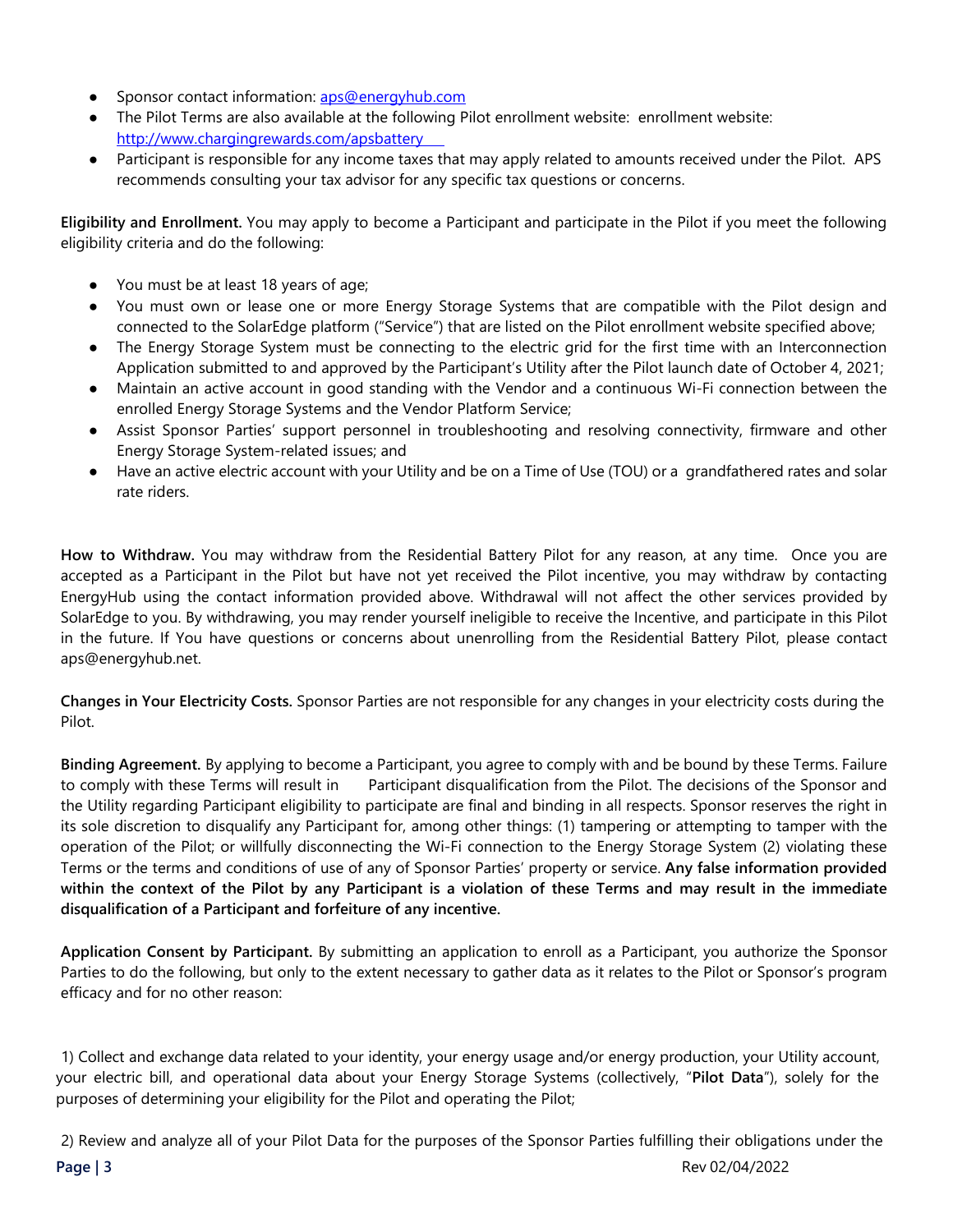Pilot and applicable law, improving the Pilot and as otherwise permitted by applicable law, and to exchange conclusions with each other and publish results based on those conclusions, provided that they treat all such Pilot Data in accordance with their respective privacy policies;

3) Send you emails, text messages, and other notifications related to the Pilot, including about your enrollment status;

4) Send you emails, text messages, and other notifications related to surveys about the Pilot and to share your responses to such surveys among themselves;

5) Summarize the results of the Pilot in publicly-available studies, provided that any Pilot Data included in such studies will be anonymous such that you are not individually identifiable.

**Pilot Period.** The Pilot will run for the period set forth above (the "**Pilot Period**").

**Pilot Termination.** Sponsor's ability to offer the Pilot is contingent on receiving certain approvals and acceptances from the Utility. If such approvals and acceptances are withheld or withdrawn, or if the Pilot is declared unlawful, the Pilot will be terminated along with the Incentive **.** [99]. In the event of such termination, Vendor will provide notice to you via email at your designated email address.

## **Disqualification.**

(a) If Participant does not comply with any reasonable request from a Sponsor Party in connection with this Pilot, if the Participant's Utility declares you ineligible for the Pilot, if Participant's account with Vendor is no longer in good standing, or if you do not maintain a continuous connection between your enrolled Energy Storage System(s) and the Vendor Service, Sponsor Parties may terminate your participation in the Pilot unless you cure within sixty (60) days of notice of your violation of these Terms or applicable law.

(b) If you enroll in a conflicting energy Pilot through Sponsor Parties, Sponsor may terminate your participation in the Pilot without liability and without notice.

**Privacy Notice.** By participating in the Pilot, you agree that the Sponsor Parties may collect your personal information or data and that if they cannot collect the required information or data, you may remain eligible to participate in the Pilot. Sponsor Parties will protect your personal information and usage data consistent with these Terms and each company's then-current privacy policy. Sponsor's privacy policy is located at: [http://www.energyhub.com/privacy-policy.](http://www.energyhub.com/privacy-policy)

**Information.** You represent and warrant to Sponsor that the information you provide to Sponsor while applying for and during the course of the Pilot is accurate and complete, and you agree to promptly notify Sponsor if any information you provided during your application for the Pilot has changed.

**General Conditions.** THIS PILOT IS GOVERNED BY THE LAWS OF THE STATE OF NEW YORK WITHOUT REGARD TO ITS APPLICABLE PRINCIPLES OF CONFLICTS OF LAW. THE SPONSOR PARTIES' FAILURE TO ENFORCE ANY TERM OF THESE TERMS SHALL NOT CONSTITUTE A WAIVER OF THAT PROVISION. THE SPONSOR PARTIES ARE NOT RESPONSIBLE OR LIABLE FOR ANY INCORRECT OR INACCURATE PILOT APPLICATION INFORMATION, AND ASSUME NO RESPONSIBILITY FOR (I) TYPOGRAPHICAL OR OTHER ERRORS IN THE PRINTING OF THE PILOT MATERIALS OR THE OFFERING OR ANNOUNCEMENT OF ANY REWARD, (II) ANY ERROR, OMISSION, INTERRUPTION, DEFECT OR DELAY IN OPERATION OR TRANSMISSION AT ANY WEBSITE, (III) FAILURE OF ANY APPLICATION TO BE RECEIVED BY THE SPONSOR PARTIES DUE TO TECHNICAL PROBLEMS, TELEPHONE SERVICE PROBLEMS, PRINTING ERRORS, HUMAN ERROR OR TRAFFIC CONGESTION ON THE INTERNET OR AT ANY WEBSITE, (IV) COMMUNICATIONS LINE, HARDWARE AND/OR SOFTWARE FAILURES, (V) DAMAGE TO ANY COMPUTER OR ENERGY STORAGE SYSTEM (SOFTWARE OR HARDWARE) RESULTING FROM PARTICIPATION IN THE PILOT, (VI) THEFT OR DESTRUCTION OF, TAMPERING WITH, UNAUTHORIZED ACCESS TO, OR ALTERATION OF APPLICATIONS AND/OR PILOT APPLICATION INFORMATION, OR (VII) APPLICATIONS